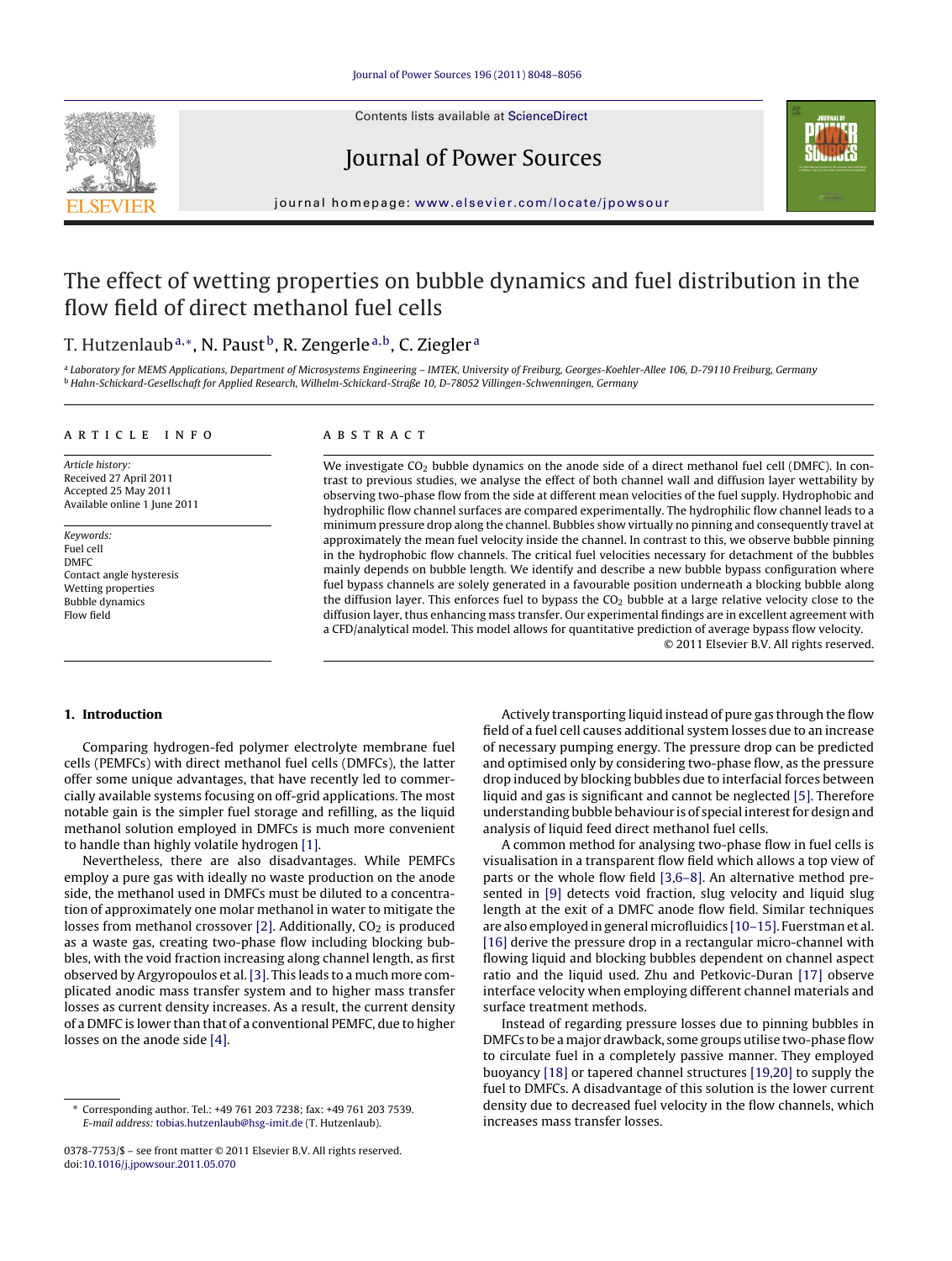| $A_{chan}$                       | open channel cross-sectional area $(m2)$                      |
|----------------------------------|---------------------------------------------------------------|
| $A_{cor}$                        | bubble bypass cross-sectional area $(m2)$                     |
| C                                | correction coefficient for flow resistance of non-            |
|                                  | circular channel cross-sections                               |
| Сa                               | capillary number                                              |
| d                                | thickness of Toray TP-060 diffusion layer (0.19 mm)           |
| F                                | Faraday constant ( $F = 96,485$ C mol <sup>-1</sup> )         |
| $h_{buh}$                        | bubble height, distance between diffusion layer and           |
|                                  | channel floor (m)                                             |
| $h_{cor}$                        | bubble bypass height along channel wall (m)                   |
| İmax                             | maximum intrusion of diffusion layer material into            |
|                                  | channel (m)                                                   |
| $i_{min}$                        | minimum intrusion of diffusion layer material into            |
|                                  | channel (m)                                                   |
| Ι                                | electric current (A)                                          |
| $I_{\nu}$                        | bypass flow rate $(m^3 s^{-1})$                               |
| Κ                                | curvature of an interface between two different flu-          |
|                                  | ids $(m^{-1})$                                                |
| k                                | in-plane permeability of Toray TP-060 diffusion               |
|                                  | layer $(1.26 \times 10^{-11} \text{ m}^2)$                    |
|                                  |                                                               |
| l                                | channel length touching active area (m)                       |
| $l_{bub}$                        | bubble length from tip to tip in flow direction (m)           |
| $l_{cor}$                        | bubble bypass length (m)                                      |
| $\dot{m}_{\text{CH}_3\text{OH}}$ | mass flow of methanol ( $\text{kg s}^{-1}$ )                  |
| M <sub>CH<sub>3</sub>OH</sub>    | molar mass of methanol ( $kg$ mol <sup>-1</sup> )             |
| p                                | static pressure (Pa)                                          |
| $p_c$                            | capillary pressure drop over an interface between             |
|                                  | two different fluids (Pa)                                     |
| $p_{c,b}$                        | capillary pressure drop over the back interface of a          |
|                                  | bubble (Pa)                                                   |
| $p_{c,f}$                        | capillary pressure drop over the front interface of a         |
|                                  | bubble (Pa)                                                   |
| $\Delta p$                       | pressure drop (Pa)                                            |
| $\Delta p_{bub}$                 | capillary pressure drop over a blocking bubble (Pa)           |
| $\Delta p_{hyp}$                 | capillary pressure drop in a bypass along a blocking          |
|                                  | bubble (Pa)                                                   |
| Qы.                              | lateral flow rate in the diffusion layer ( $m^3 s^{-1}$ )     |
| $Q_{SP}$                         | flow rate generated by the syringe pump $(m^3 s^{-1})$        |
| $\boldsymbol{\mathit{v}}$        | velocity vector                                               |
| $v_{bub}$                        | bubble velocity $(m s^{-1})$                                  |
| $v_{chan}$                       | average channel velocity ( $ms^{-1}$ )                        |
| $v_{cor}$                        | average bypass fluid velocity $(m s^{-1})$                    |
| $W_{bub}$                        | bubble width, $=w_{\text{chan}}(m)$                           |
| W <sub>chan</sub>                | channel width (m)                                             |
| z                                | valency number                                                |
| η                                | dynamic viscosity (2-molar methanol solution:                 |
|                                  | $0.001212$ Pas)                                               |
| $\theta_{ad,DL}$                 | advancing contact angle of 2-molar methanol solu-             |
|                                  | tion on diffusion layer $(°)$                                 |
| $\theta_{ad,dyn}$                | advancing dynamic contact angle $(°)$                         |
| $\theta_{ad,stat}$               | advancing static contact angle (°)                            |
| $\theta_{ad,w}$                  | advancing contact angle of 2-molar methanol solu-             |
|                                  | tion on channel wall (°)                                      |
| $\theta_{rec,DL}$                | receding contact angle of 2-molar methanol solu-              |
|                                  | tion on diffusion layer (°)                                   |
| $\theta_{rec,w}$                 | receding contact angle of 2-molar methanol solu-              |
|                                  | tion on channel wall $(°)$                                    |
| $\rho$                           | density (2-molar methanol solution: $988 \text{ kg m}^{-3}$ ) |
| σ                                | (2-molar methanol<br>surface tension<br>solution:             |
|                                  | $0.059$ N m <sup>-1</sup> )                                   |
| $\Omega_i$                       | subdomain i                                                   |
| $\delta\varOmega_i$              | boundary condition i                                          |
|                                  |                                                               |

<span id="page-1-0"></span>**Nomenclature**

One can conclude that an optimum between losses due to pressure drop and mass transfer losses must be found to achieve the maximum efficiency of the system. With this goal in mind, we study bubble dynamics in a DMFC and employ a new visualisation technique by observing the flow field from the side.

In contrast to previous studies, we take into account the difference in wettability between the channel wall and the diffusion layer. We compare a native cyclic olefin copolymer (COC) channel, which is hydrophobic, with a COC channel coated with PDMAA-BP, which is hydrophilic. We vary the mean fuel velocity and observe pinning, contact angle hysteresis, bubble velocity, bubble blocking and bypassing flow to gain a deeper understanding of two-phase flow and its consequences on pressure drop and mass transfer losses in DMFCs.

The experimental work is supported by a dynamic two-phase model. In recent years, different approaches have been presented to model two-phase flow such as Lattice Boltzman [\[21\],](#page-8-0) dissipative particle dynamics (DPD) [\[22\],](#page-8-0) molecular dynamics [\[23\]](#page-8-0) or the standard fluid simulation method based on finite volumes, which is also referred to as computational fluid dynamics (CFD) [\[24–26\].](#page-8-0) Especially the last method has gained considerable popularity in the DMFC community due to its capability not only to model twophase flow, but also to include interacting mechanisms such as electrochemical kinetics or heat transfer by coupling several transport equations [\[27,28\].](#page-8-0) In the work reported here, we employ a CFD/analytical model to quantify fuel transport in the bypasses along a blocking bubble in the channel of a DMFC.

## **2. Experimental**

## 2.1. DMFC setup

To prevent interference by neighbouring channels, a single channel flow field is fabricated of COC. The side wall is polished to achieve optical transparency and the resulting side view of the experiments in the anode flow field channel is documented on film using a magnifying lens and a  $\mu$ Eye camera. This flow field is integrated into a fuel cell as illustrated in [Fig.](#page-2-0) 1. A passive cathode fabricated of SGL porous graphite plate is used, and diffusion layers (Toray TP-060) ensure a more even fuel distribution on both the anode and the cathode sides. A catalyst-coated Nafion 115 membrane (active area: 2.6 cm<sup>2</sup>; anode: 3 mg cm<sup>-2</sup> PtRu; cathode: 1.3 mg cm−<sup>2</sup> Pt; manufactured by BalticFuelCells) provides separationofthe twohalf-cells.Asdescribedin[\[20\],](#page-8-0) contacting is achieved by a 100 μm thick gold foil covering land. Two endplates made of brass on the cathode side and a double layer of PMMA and aluminium on the anode side provide contact pressure. The anode endplate is designed with a viewing window to allow an additional top view of the flow field. Two flow channels with different wettability properties are compared. This is achieved by treating one of the COC flow fields with PDMAA-BP, which creates a more hydrophilic surface. On the anode side, a small load of 0.9 mA mm<sup>-2</sup> induces  $CO<sub>2</sub>$  production. A 2-molar methanol solution is pumped back and forth with a syringe pump. Over time, a channel-blocking bubble grows. After the bubble reaches a specific size, the load is turned off and the dynamic behaviour of the bubble in the channel can be observed at different fluid velocities.

## 2.2. Microfluidics of two-phase channel flow

The average velocity of methanol solution in the flow channel is derived from the volumetric flow rate of the syringe pump and the channel cross-sectional area. To calculate the exact channel crosssectional area, the width from the left to the right channel wall and the height from the floor to the top of the employed channels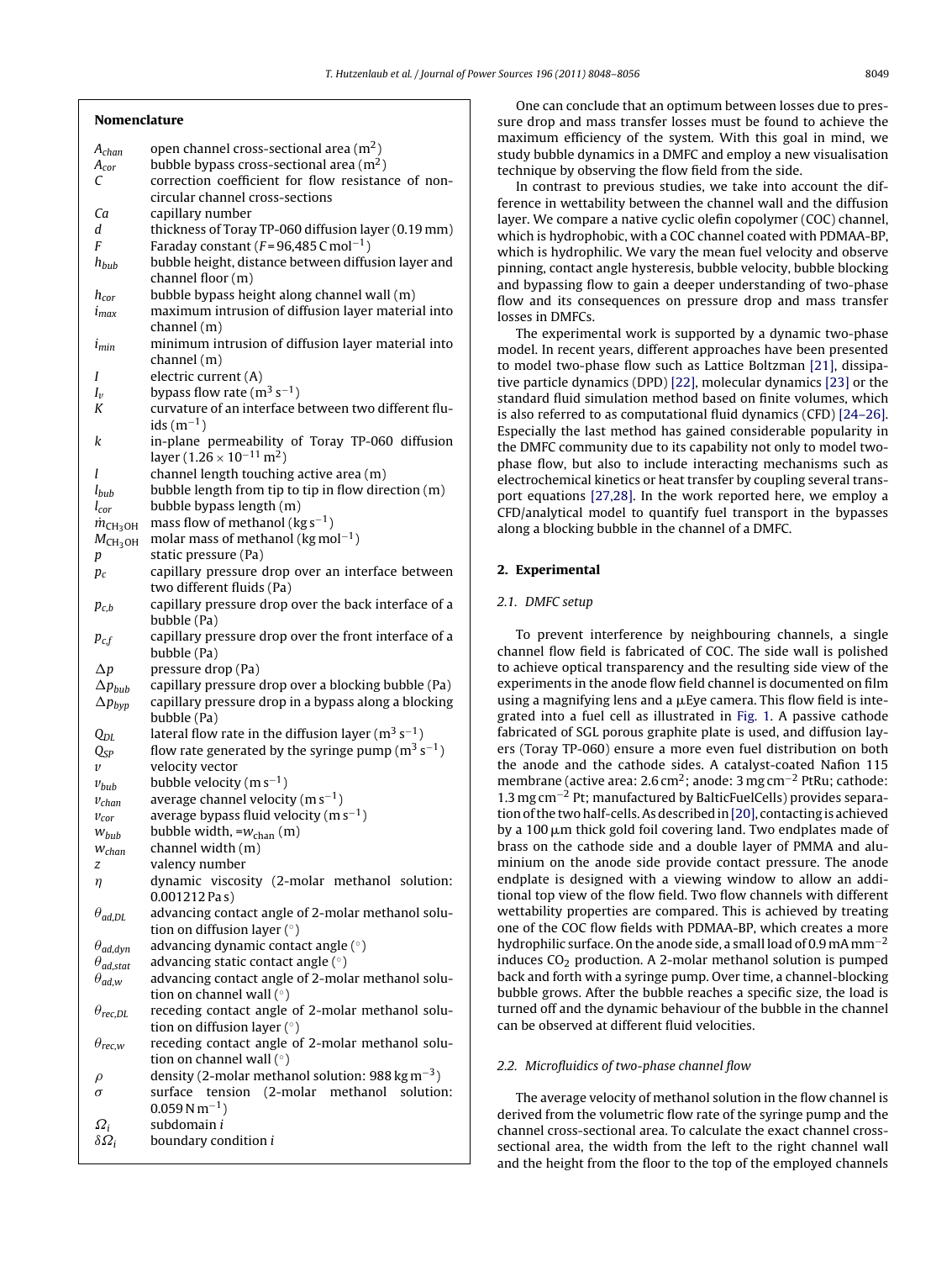<span id="page-2-0"></span>

**Fig. 1.** Schematic diagram of experimental setup: (1) reservoir 1, (2) syringe pump, (3) DMFC, (4) transparent (COC) anode (5) side view of flow channel, (6) blocking bubble (7) membrane and diffusion layers (8) cathode (9) reservoir 2.



**Fig. 2.** Schematic diagram of channel cross-section area after clamping, with diffusion layer intrusion *i*. The channel width  $w_{chan}$  amounts to 1.135 mm (native COC channel) and 1.170 mm (COC channel coated with PDMAA-BP), the channel heights  $h_{chan}$  are determined to be 0.880 mm and 0.910 mm respectively.

are measured after milling. We expect the pressure of clamping to push parts of the diffusion layer into the channel and thus reduce the channel cross-sectional area as depicted in Fig. 2. To quantify this intrusion, we employ a Tesa-Visio 300 video measuring machine to measure the intrusion in situ through the top viewing window of the anode. The highest diffusion layer intrusion of 50  $\mu$ m is measured in the middle of the channel (Fig. 3). At the edge of the channel, where the diffusion layer reaches land, the intrusion is still about 20  $\mu$ m due to material being pressed up along the channel wall as can be observed in [\[29\].](#page-8-0)



**Fig. 3.** Diffusion layer material intrusion into the channel coated with PDMAA-BP. The intrusion is measured in situ with a Tesa-Visio 300 video measuring instrument. The minimum intrusion of 20  $\mu$ m occurs directly along the channel walls, the maximum intrusion is measured in the middle of the channel. Error bars indicate one standard deviation. The error is large due to surface roughness of the diffusion layer.

The cross-sectional area of the uncoated channel is determined to be 0.95 mm2, the cross-sectional area of the channel coated with PDMAA-BP amounts to 1.02 mm<sup>2</sup> (Fig. 3).

Part of the fuel stream passes through the diffusion layer and thus further reduces the fluid velocity in the flow field channel. This flow rate  $Q_{DL}$  can be estimated by rewriting Darcy's Law, where  $n$ is the dynamic viscosity of the 2-molar methanol solution, l is the channel length touching the active area and thus the diffusion layer, and  $w_{chan}$  is the channel width. k is the in-plane permeability [\[30\]](#page-8-0) and d the thickness of the employed Toray TP-060 diffusion layer.  $\Delta p$  is the pressure loss over the channel length. In channels with hydrophobic walls, this is mainly dominated by the capillary pressure loss over the blocking bubble, so we assume that  $\Delta p = \Delta p_{bub}$ :

$$
Q_{DL} = \frac{k w_{chan} d}{\eta l} \Delta p_{bub} \tag{1}
$$

Thus, the average fuel velocity  $v_{chan}$  in the employed flow field channel can be calculated as

$$
v_{chan} = \frac{Q_{SP} - Q_{DL}}{A_{Chan}}\tag{2}
$$

with the flow rate generated by the syringe pump  $Q_{SP}$  and the open channel cross-sectional area  $A_{chan}$ . In the channel with the PDMA-PP coating,  $\Delta p$  is close to zero and thus we expect only negligible diffusion layer flow.

The syringe pump is calibrated to generate a fuel flow rate between 0 and 15.6  $\mu$ l s<sup>-1</sup> which leads to average fuel velocities of 0–16.3 mm s<sup>-1</sup> in the uncoated channel and 0–15.3 mm s<sup>-1</sup> mm in the coated channel. These are typical velocities for DMFCs, as is verified by employing Faraday's Law:

$$
\dot{m}_{\text{CH}_3\text{OH}} = \frac{M_{\text{CH}_3\text{OH}}I}{zF} \tag{3}
$$

where the mass flow of methanol  $\dot{m}_{CH_3OH}$  consumed by the reaction is calculated from the generated current I, the molar mass of methanol  $M_{CH_3OH}$ , the Faraday constant F and the valency number z. For example, using a single-channel meander flow field with a width of 1 mm and a height of 1 mm, a typical current density of 100 mAcm−<sup>2</sup> [\[31\]](#page-8-0) and a 2-molar methanol solution pumped at a typical stoichiometry of 5 [\[32\]](#page-8-0) through an active area of  $25 \text{ cm}^2$ would lead to an average fuel velocity of 10.8 mm  $s^{-1}$ .

The pressure drop over a single blocking bubble is calculated using the Young–Laplace equation for the difference in pressure  $p_c$ across the interface between two different fluids with the interfacial tension  $\sigma$  and the local curvature K:

$$
p_c = \sigma K \tag{4}
$$

The pressure drop of a bubble can be subsequently formulated as:

$$
\Delta p_{bub} = p_{c,f} - p_{c,b} \tag{5}
$$

 $p_{cf}$  and  $p_{c,b}$  describe the difference in pressure across the liquid/gas interface at the front and the back of the bubble, respectively. These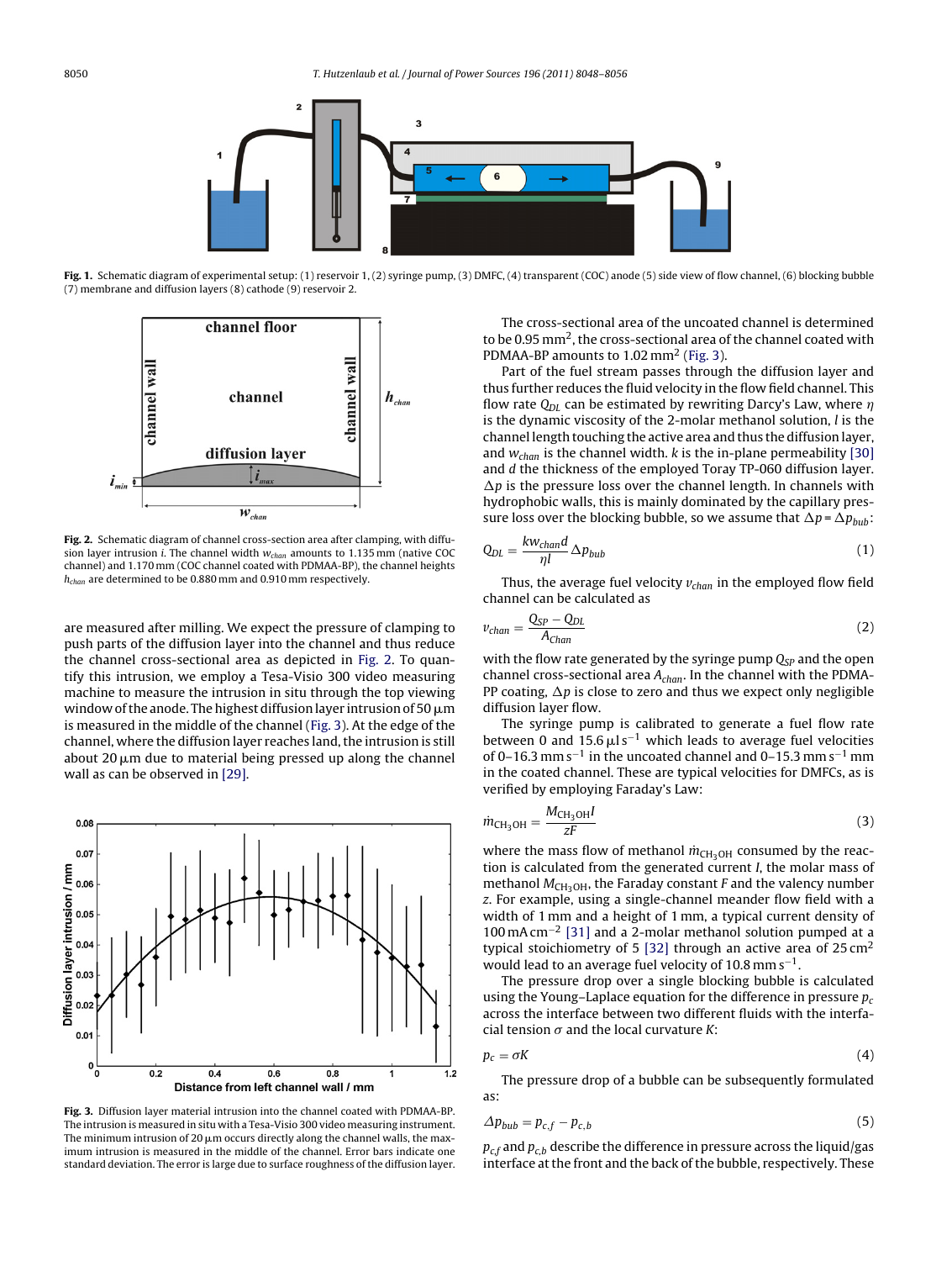<span id="page-3-0"></span>

**Fig. 4.** Schematic diagram of a pressure drop over a blocking bubble, which is derived by subtraction of the pressure drop across the meniscus at the front of the bubble from the pressure drop across the meniscus at the back of the bubble. These are in turn calculated from contact angles and the bubble width and height.

can be derived from the principal curvatures between the left channel wall and the right channel wall and between the channel floor and the diffusion layer:

$$
p_{c,f} = \sigma \left( \frac{\cos(\theta_{rec,w}) + \cos(\theta_{rec,DL})}{h_{bub}} + \frac{2\cos(\theta_{rec,w})}{w_{bub}} \right)
$$
(6)

$$
p_{c,b} = \sigma \left( \frac{\cos(\theta_{ad,w}) + \cos(\theta_{ad,DL})}{h_{bub}} + \frac{2\cos(\theta_{ad,w})}{w_{bub}} \right)
$$
(7)

with the height  $h_{bub}$  and width  $w_{bub}$  of the bubble in the channel, and advancing (ad) and receding (rec) contact angles  $\theta$  on the wall  $(w)$  and the diffusion layer  $(DL)$  (Fig. 4).

Contact angles of the flow field are determined using the sessile drop method. A droplet of the methanol solution used in the DMFC was applied to both COC with a PDMAA-BP coating and native, uncoated COC.Advancing (pre-wetted) and receding contact angles were determined. On the native COC, an advancing contact angle of 68◦ ± 3◦ and a receding contact angle of 45◦ ± 3◦ were measured. On the COC coated with PDMAA-BP, the advancing contact angle was determined to be  $10° ± 3°$ , the receding contact angle was close to 0◦. In addition, both advancing and receding contact angles of the diffusion layer are estimated to be close to  $0^\circ$ , as the experiments in the hydrophilic flow field coated with PDMAA-BP show virtually no pinning of blocking bubbles.

The contact angles used for calculation in this work are assumed to be independent of bubble velocity. At higher bubble velocities, dynamic contact angles would start to play a role and initially, advancing contact angles would increase [\[33\].](#page-8-0) The bubble shape would change as the velocity rises further, which would lead to an increase of bubble pressure drop and in consequence to an increase of relative velocity between the bubble and the fuel stream.

We conclude that dynamic contact angles can be neglected in the reported work. This is because we observe no significant shape change once the bubble is in motion (Fig. 5). We estimate the dynamic contact angle for a bubble velocity of 15 mm s<sup> $-1$ </sup> using the formula introduced by Bracke et al. [\[34\]:](#page-8-0)

$$
\cos \theta_{ad, dyn} = \cos \theta_{ad, stat} - 2(1 + \cos \theta_{ad, stat})Ca^{0.5}
$$
 (8)

with

$$
Ca = \frac{\eta v_{bub}}{\sigma} \tag{9}
$$

where the advancing dynamic contact angle  $\theta_{ad,dyn}$  is calculated from the corresponding static contact angle  $\theta_{ad,stat}$  and the dimensionless velocity expressed as the capillary number Ca, which in turn is derived from the dynamic viscosity  $\eta$  and surface tension  $\sigma$ of the liquid and the bubble velocity  $v_{buh}$ . For the maximum bubble velocity observed in this experiment, this would increase the advancing contact angle on the channel wall  $\theta_{ad,w}$  by 3° from 68° to 71◦, which was considered to be negligible.

#### **3. Results**

## 3.1. Pinning and bubble velocity in hydrophilic PDMAA-BP coated COC flow field

Three different blocking bubbles of a total length  $l_{bub}$  of 1.4, 2.8 and 4.8 mm [\(Fig.](#page-4-0) 6) were generated and the fuel velocity was varied from 0 to 15.3 mm  $s^{-1}$ . We observe little pinning for all bubbles. As soon as the fuel feed is activated, the bubbles start to move. As we increase the flow rate, the bubbles equally increase their velocities to match the average fuel velocity.

The bubble geometry is symmetric, with all advancing and receding contact angles being close to  $0^\circ$ , so that both the front of the bubble, in the direction of flow, and the back of the bubble, facing the flow, form a hemisphere with the triple line between the channel floor, methanol solution and  $CO<sub>2</sub>$  and the corresponding triple line between the diffusion layer, methanol solution and  $CO<sub>2</sub>$ moving in parallel. Small fuel bypass channels around a bubble are formed in all four corners, in accordance with the Concus Finn condition [\[35\].](#page-8-0) This states that the sum of both receding contact angles of the surfaces forming a corner and the corner angle is not allowed to be 180◦ or greater if a bypass in the corner of a channel is to be formed. Considering the two different surface types of channel and diffusion layer, we can formulate the two respective cases:

$$
\theta_{\text{rec},DL} + \theta_{\text{rec},w} + \alpha < 180^{\circ} \tag{10}
$$

$$
2\theta_{\text{rec},w} + \alpha < 180^{\circ} \tag{11}
$$

In this experiment, all receding angles on both the diffusion layer and the channel wall and floor are close to 0◦. With the corner angle of 90◦ between channel wall and floor and an angle of approximately 83◦ between diffusion layer and channel wall, due to diffusion layer intrusion into the channel, all sums are clearly lower than 180◦ and bypass formation is inevitable.

On plotting bubble velocity versus average fuel velocity [\(Fig.](#page-4-0) 7), we observe a slope of 1.02 for all bubble sizes, which means that the bubbles travel slightly faster than the average fuel velocity. This can be explained by the parabolic flow profile. Due to the bypasses to the bubble in all four corners of the channel, where the fuel flow is close to the walls and thus flow velocity is considerably lower than in the channel centre, the bubble is in contact with a flow region of higher average velocity than the total average channel velocity.



**Fig. 5.** Bubble geometry at two different average flow velocities inside a native hydrophobic COC channel: (a) 2.6 mm s−2, (b)13.6 mm s−2. The change in the bubble geometry is negligibly small at the investigated fluid velocities. The bubble is depicted schematically in [Fig.](#page-4-0) 6 g.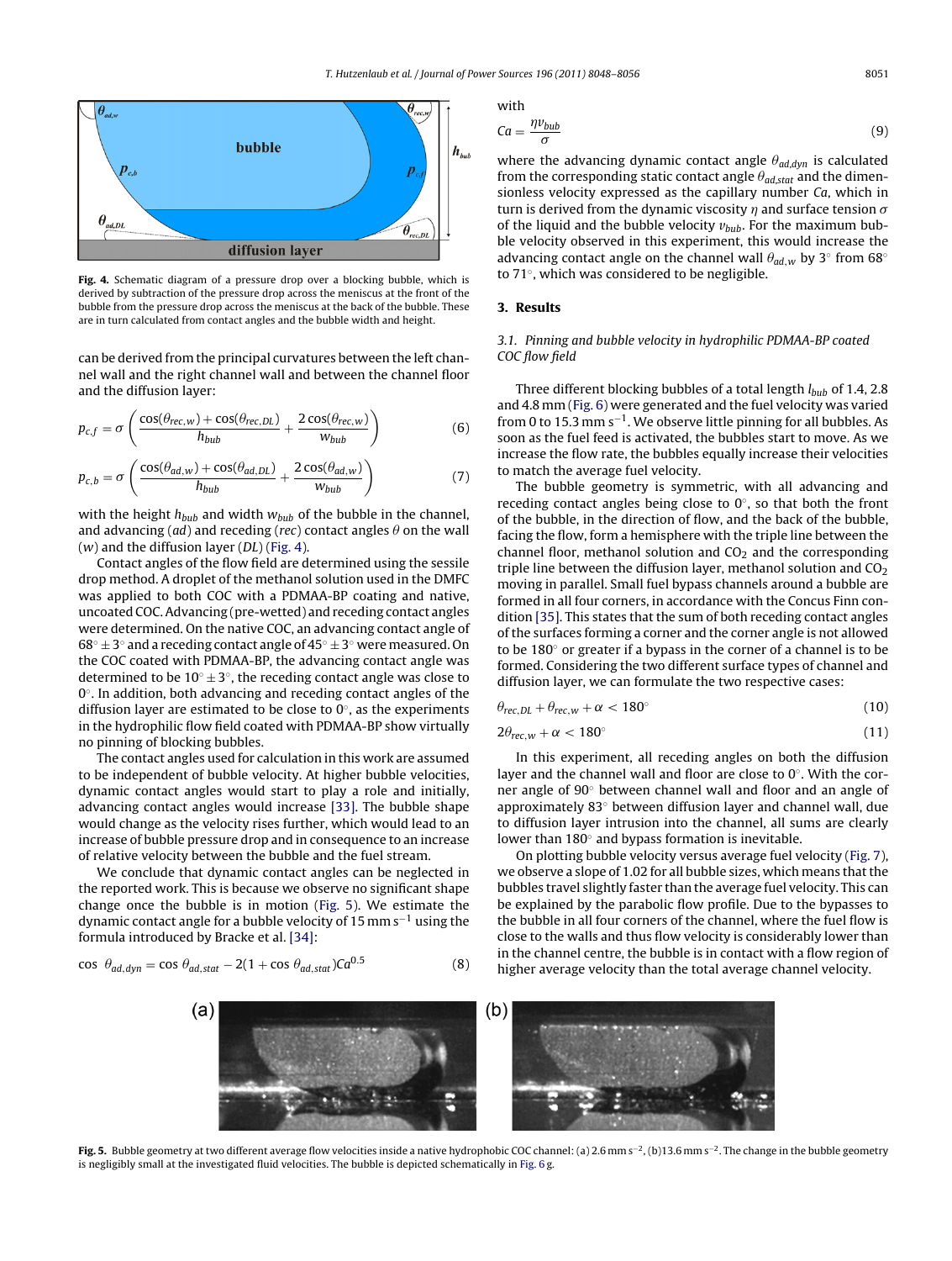<span id="page-4-0"></span>

**Fig. 6.** Bubble observed in experiment at an average flow velocity of 5 mm s−2: (a)–(c) hydrophobic native COC channel, (d)–(f) COC channel coated with hydrophilic PDMAA-BP, (g) schematic diagram of bubble in hydrophobic native COC channel, (h) schematic diagram of bubble in COC channel coated with hydrophilic PDMAA-BP. Bubble length: (a) 2.4 mm (b) 3.2 mm (c) 5.4 mm (d) 1.4 mm (e) 2.8 mm (f) 4.8 mm.

Due to negligible contact angle hysteresis, we do not observe any change in the shape of the bubble when the pumping direction is reversed.

## 3.2. Bubble pinning and velocity in hydrophobic native COC flow field

Three different blocking bubbles with a total length  $l_{bub}$  of 2.4, 3.2 and 5.4 mm (Fig. 6) were generated and the bubble velocity was plotted versus the average fluid velocity (Fig. 8). Observing the smallest, 2.4 mm bubble, we identify three different types of behaviour depending on fuel velocity:

At a low velocity of up to 2 mm s<sup> $-1$ </sup> we observe pinning, with the contact angle hysteresis increasing atthe walls ofthe channel as the velocity rises. At the front of the bubble, in the direction of flow, the receding contact angle is established. At the back of the bubble, the advancing contact angle is established. In contrast to the diffusion layer, where contact angle hysteresis is negligible, the hysteresis here causes the contact angle at the channel floor to differ significantly between the back and the front of the bubble. Consequently, the shape of the bubble caps is different as illustrated in Fig. 6. At the back of the bubble the part of the meniscus touching the channel floor is pulled back away from the bubble centre so that the receding contact angles of both walls and the diffusion layer can be



**Fig. 7.** Bubble velocity versus average flow velocity for 3 bubble lengths in the COC channel coated with hydrophilic PDMAA-BP. We do not observe any pinning. The bubble velocity is independent of bubble length.

formed. By contrast, the difference is considerably lower at the front of the bubble so that a cap is formed, which more closely resembles a hemisphere, with the triple line between the channel boundary, methanol solution and  $CO<sub>2</sub>$  on the channel floor slightly further forward than the triple line on the diffusion layer. Due to bubble pinning, the methanol solution must bypass the bubble in the corners of the channel. We do not observe any bypass in the corners between the channel walls and floor. Instead, the fuel overtaking the bubble bypasses the bubble in the corners between the channel walls and the diffusion layer, leading to a detachment of most of the meniscus facing the diffusion layer. This effect is further reinforced due to the fact that the diffusion layer arches into the channel, as illustrated in [Fig.](#page-2-0) 2, so that the bubble only rides on a narrow strip in the middle of the diffusion layer. Therefore the main part of the diffusion layer is in direct contact with the methanol solution. With the contact angles measured in Section [2.2,](#page-1-0) this satisfies the Concus Finn condition already described in Eqs. [\(10\)](#page-3-0) and [\(11\),](#page-3-0) where the sum of both receding contact angles of the surfaces forming a corner and the corner angle is not allowed to be 180◦ or larger so that a bubble bypass in the corner of a channel can be formed.

At 2 mm s<sup>-1</sup>, the bubble has a fully developed contact angle hysteresis and will retain this shape even at higher velocities as long as the direction of the flow does not change. At a higher velocity than 2 mm s<sup>-1</sup>, the bubble detaches itself from its pinning position and



**Fig. 8.** Bubble velocity versus average flow velocity for 3 bubble lengths in the hydrophobic native COC channel. We observe pinning in dependence on the bubble length. Longer bubbles require a lower average flow velocity to detach themselves from their pinning position.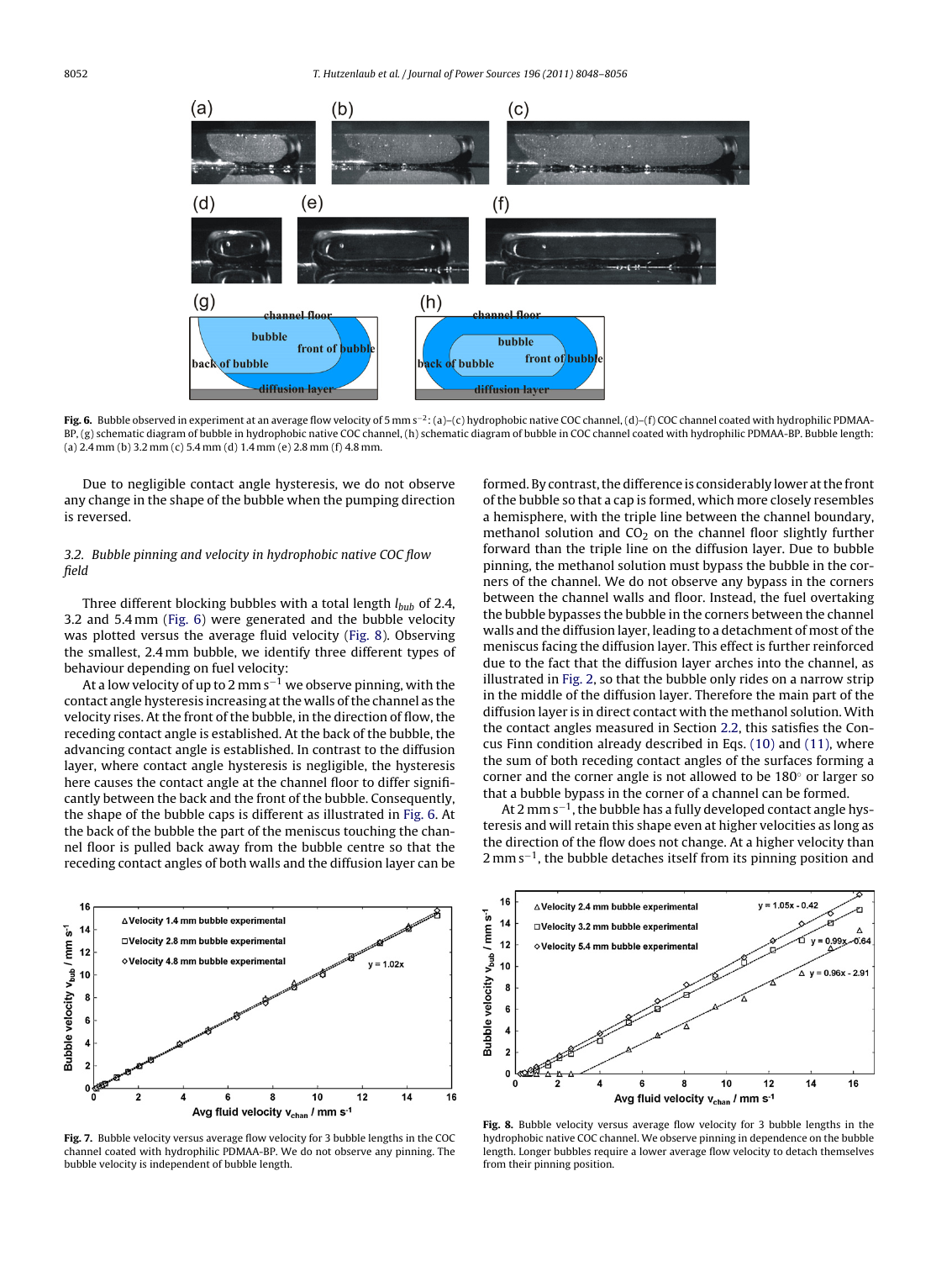<span id="page-5-0"></span>starts to move in the direction of the flow. Additionally, we observe that between 2 and 3 mm  $s^{-1}$ , the bubble is subject to stop-and-go motion, which is attributed to diffusion layer roughness. The bubble movement is assumed to be interrupted by carbon fibres that protrude into the channel.

Above 3 mm  $s^{-1}$ , we observe a linear increase of bubble velocity with the average fluid velocity. The gradient is slightly less than one, so the relative velocity between the bubble and the fluid decreases slightly in the velocity range investigated in this work, once the bubble is in motion.

The medium-sized bubble starts moving at considerably lower velocities. We observe pinning between 0 and  $0.7$  mm s<sup>-1</sup> fuel velocity. There is no stop-and-go behaviour, the larger bubble copes better with the surface roughness but at 0.7 mm s<sup> $-1$ </sup> and faster we observe a linear rise of approximately one.

The largest bubble generated starts to move at even lower velocities. We observe pinning merely between 0 and  $0.5$  mm s<sup>-1</sup> fuel velocity. There is no stop-and-go behaviour. Starting from  $0.5$  mm s<sup>-1</sup> we observe a linear rise of bubble velocity with fluid velocity, with a slope slightly greater than one.

It is noteworthy that the largest bubble, starting at about 15 mm s−1, travels faster than the average channel velocity, a phenomenon observed and explained in Section [3.1.](#page-3-0) Small and medium bubbles do not show this behaviour.

Additionally, the pumping direction was frequently reversed to observe the change in bubble geometry. As one can expect, advancing and receding contact angles trade locations and the bubble moves in the opposite direction with the same absolute value of relative velocity.

#### 3.3. Impact on mass transport and DMFC performance

The pressure gradient, that is created by the flow to develop and maintain the full contact angle hysteresis against friction [\[36\],](#page-8-0) and the ability to open bypasses along the bubble, lead to a relative velocity between the gas bubble and the methanol solution, even at fuel velocities that allow no bubble pinning. The decisive factor determining how quickly  $CO<sub>2</sub>$  can be transported out of the flow field in any given channel and diffusion layer configuration is the length of the blocking bubble. This configuration can in turn be varied by using different materials to reduce or increase the contact angle. Lower contact angles will not only facilitate bubble transportation but also reduce the pressure drop per blocking bubble. Consequently, the energy lost by the pumping needed to overcome the flow field pressure drop can be decreased by reducing the contact angles of the boundaries enclosing the channel. At first sight, this would identify the channel with the hydrophilic PDMAA-BP coating as the favoured configuration to generate higher power densities.

On second thought, the native COC channel, featuring a highly hydrophilic diffusion layer and a hydrophobic channel, offers a unique advantage compared to the completely hydrophilic configuration. Due to the fact that this configuration yields bypasses only in the corners between the diffusion layer and the channel walls in combination with a high pressure drop between the back and front of the bubble, high fuel velocities can be expected above the diffusion layer under a blocking bubble. This aids methanol transport to and reaction product removal away from the reaction centre, so that mass transfer is enhanced. It is additionally facilitated by the diffusion layer arching into the channel due to the clamping pressure, so that most of the diffusion layer is directly exposed to the fuel stream. This effect increases as the blocking bubble density increases, which offers the additional advantage of enhancing mass transport in dependence on channel length, which compensates for methanol concentration losses due to reaction and crossover.

In contrast to this, bubble transportation in completely hydrophilic channels will only cause aminor disturbance ofthe typical parabolic flow profile in the middle of the channel and the fuel layer directly above the diffusion layer is mostly stagnant. Thus, the supply of methanol and waste discharge mainly relies on diffusion. To study this further, the generated velocities in the uncoated channel configurations are calculated using a model which is described in the following section.

## **4. Model**

#### 4.1. Description

The model presented is a three-dimensional, two-phase model of a blocking bubble in the flow field channel of a DMFC for the purpose of investigating fuel transport along the boundary between the diffusion layer and the channel. A detailed description of the following phenomena is provided in this section:

- (1) Average velocity of methanol solution bypassing the bubbles in the corners between the diffusion layer and channel wall.
- (2) Bubble velocity resulting fromsurface properties, bubble length and mean flow rate of the fuel in the channel.

The main assumptions in this model are as follows:

- (1) The model is defined to be isothermal.
- (2) All fluids are incompressible.
- (3) All flow is laminar.
- (4) Concentration changes due to chemical reactions are neglected.
- (5) The bubble is considered to be in motion, which means that the contact angle hysteresis is fully developed, and the bubble shape is assumed to be constant and independent of transport velocity.
- (6) The channel floor and walls are defined to be no-slip walls.
- (7) Bubble menisci are treated as slip boundaries.
- (8) Only advancing and receding contact angles are used; a gradual transition over the length of a bypass is not considered. Consequently, a fully developed bypass is defined as a channel with a constant cross-section.

#### 4.2. Model domain, equations and numerical solution

The computational domain employed for the simulation part of this work is depicted in [Fig.](#page-6-0) 9a. The domain represents a section containing one blocking bubble, with the channel cut perpendicularly to the diffusion layer, channel walls and channel floor along the front and back of the bubble. The frame of reference is the gas bubble with the coordinate system fixed at the centre of gravity of the bubble so that the simulation of bubble motion is described by moving walls and corresponding methanol solution flow. The computational domain is divided into subdomains  $\Omega_i$  with  $\Omega_1$ describing the parts of the channel around the bubble filled with methanol solution and  $\Omega_2$  defined as the gas bubble. These subdomains are coupled with each other and enclosed by boundary conditions  $\delta\Omega_i$ . The inlet and outlet of the domain are described by  $\delta\Omega_1$  and  $\delta\Omega_2$  respectively. Both are defined as constant pressure boundary conditions, with  $\delta\Omega_1$  set to the sum of ambient pressure and the pressure drop from inlet to outlet.  $\delta\Omega_2$  is set to ambient pressure.  $\delta\Omega_3$  describes the bubble meniscus between the methanol solution and  $CO<sub>2</sub>$  gas and is defined as a slip boundary. At  $\delta\Omega_4$  to  $\delta\Omega_7$  no-slip boundary conditions between fuel and wall  $(\delta\Omega_4)$ , fuel and diffusion layer ( $\delta\Omega_5$ ), bubble and wall ( $\delta\Omega_6$ ) and bubble and diffusion layer ( $\delta\Omega_7$ ) are set.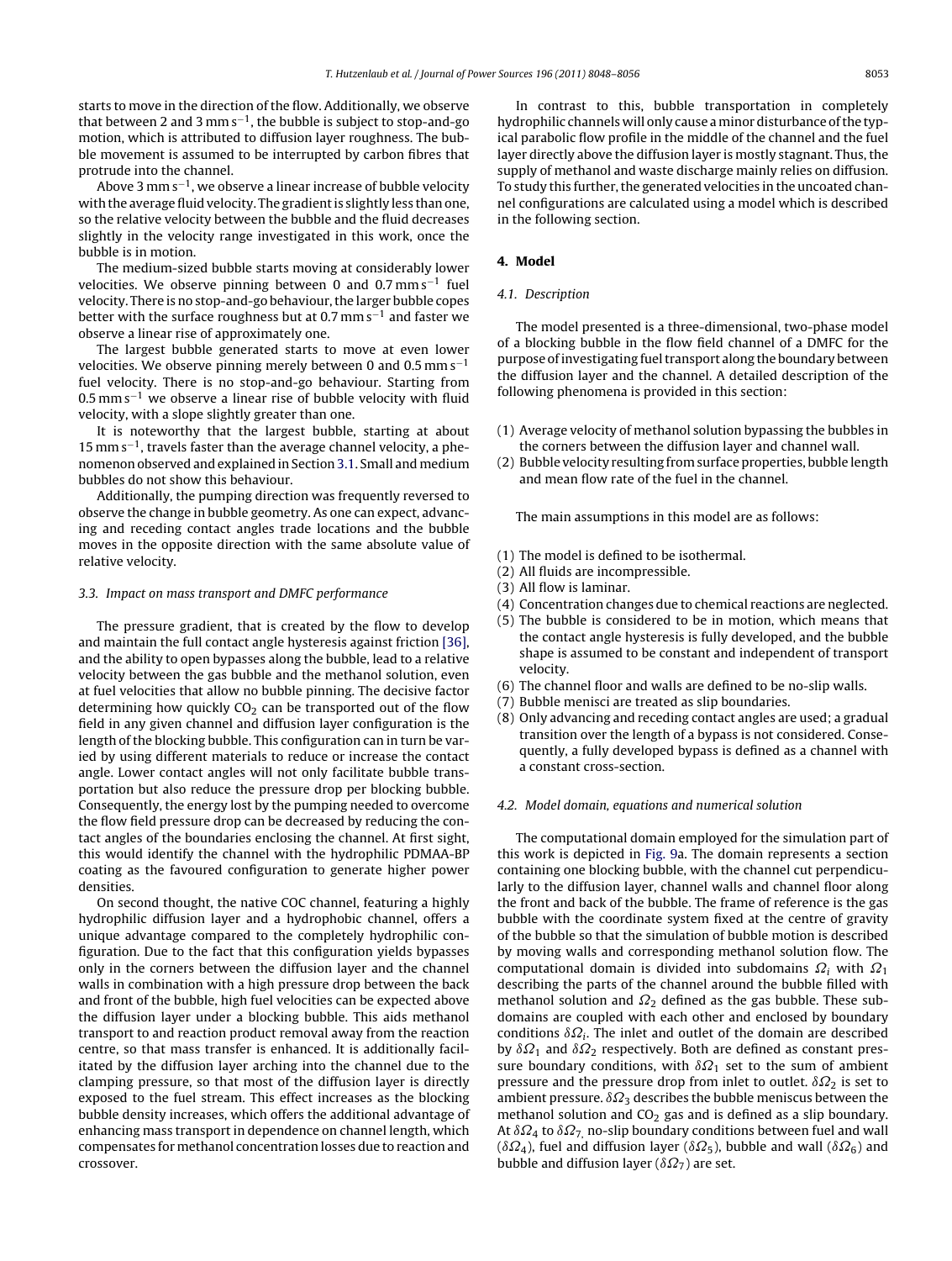<span id="page-6-0"></span>

Fig. 9. (a) Model domain:  $\Omega_1$ : liquid phase  $\Omega_2$ : gas phase; interfaces:  $\delta\Omega_1$ : methanol solution inlet  $\delta\Omega_2$ : methanol solution outlet  $\delta\Omega_3$ : bubble meniscus between methanol solution and CO<sub>2</sub> gas  $\delta\Omega_4$ : methanol solution  $\leftrightarrow$ channel wall  $\delta\Omega_5$ : methanol solution ↔ diffusion layer  $\delta\Omega_6$ : CO<sub>2</sub> gas ↔ channel wall  $\delta\Omega_7$ : CO<sub>2</sub>  $gas \leftrightarrow diffusion$  layer and (b) we assume that the capillary pressure drop over the gas bubble equals the pressure drop over the bubble bypasses and can thus calculate the volume flow by reconstructing the bypass and using it as our simplified model domain. Model domain:  $\Omega_1$ : liquid phase; interfaces:  $\delta\Omega_1$ : methanol solution inlet  $\delta\Omega_2$ : methanol solution outlet. (c) Cross-section of the domain described in (b)). Model domain:  $\Omega_1$ : liquid phase; interfaces:  $\delta\Omega_3$ : bubble meniscus between methanol solution and CO<sub>2</sub> gas  $\delta\Omega_4$ : methanol solution  $\leftrightarrow$  channel wall  $\delta\varOmega$ s: methanol solution ↔ diffusion layer; contact angles:  $\theta_w$ : methanol solution on COC wall  $\theta_{DL}$ : methanol solution on diffusion layer.

To reduce calculation time and allow for parametric studies, the model is further simplified by the following assumptions:

The pressure distribution in the gas within the bubble can be considered to be constant.

The capillary pressure drop over the bubble, which has to be matched by the liquid phase of the channel, will mainly occur in the bypasses along the bubble due to their relatively small cross-section compared to the cross-section of the channel. So we assume:

$$
\Delta p_{bub} = \Delta p_{byp} \tag{12}
$$

with the capillary pressure drop over the bubble  $\Delta p_{bub}$  and the linear pressure drop  $\Delta p_{\textit{hyp}}$  in the bypass channel of the bubble.

The slip boundary can be approximated by a symmetry condition which does not allow any momentum transfer.

These assumptions lead to a simplified domain which is depicted in Fig. 9b and c, where a single bypass  $\Omega_1$  containing methanol solution features constant-pressure boundaries at the inlet ( $\delta\Omega_1$ ) and outlet ( $\delta\Omega_2$ ), and symmetric conditions ( $\delta\Omega_3$ ) describe the bubble meniscus, as well as the no-slip walls of the channel ( $\delta\Omega_4$ ) and the diffusion layer ( $\delta\Omega_5$ ).

All densities are considered constant so mass conservation may be reduced to:

$$
\nabla \cdot \rho \vec{v} = 0 \tag{13}
$$

with the velocity vector  $\vec{\nu}$  and the density of methanol solution  $\rho.$ In general, the velocity field is determined by the Navier–Stokes

equation for incompressible fluids:  
\n
$$
\rho \left( \frac{\partial \vec{v}}{\partial t} + \vec{v} \cdot \nabla \vec{v} \right) = -\nabla p + \eta \nabla^2 \vec{v}
$$
\n(14)

with the velocity vector  $\vec{v}$ , the static pressure  $p$  and density  $\rho$  and viscosity  $\eta$  of the methanol solution. As stated above, our model domain is assumed to be a channel parallel to the z axis with a constant cross-section in the xy-plane (Fig. 9). Consequently, the forces in the xy-plane cancel each other, leading to a velocity field independent of z where only the sum of its z components can be

non-zero. So we conclude:  $\vec{v} \cdot \nabla \vec{v} = 0$ . In analogy to this, the pressure similarly depends only on z and is thus a linear function of z. Due to the fact that the coordinate system is fixed at the centre of gravity of the bubble and we hence only study a progression of velocity fields in steady state, we can additionally assume that ∂ $\partial v/\partial t$  equals zero. We can now formulate what is commonly known as Hagen–Poiseuille flow [\[37\]:](#page-8-0)

$$
(\partial_x^2 + \partial_y^2)v_z(x, y) = -\frac{\Delta p}{\eta l} \tag{15}
$$

with the length *l* of the channel and the pressure drop  $\Delta p$  from inlet to outlet.

This expression for the velocity field can now be used to derive the volume flow rate in the channel as a function of the pressure drop for an arbitrary cross-sectional shape by the introducing a specific correction coefficient C [\[37\]:](#page-8-0)

$$
I_v = \frac{\Delta p A^2}{l \eta C} \tag{16}
$$

As both the volume flow  $I_v$  and the correction coefficient  $C$  are unknown, we apply CFD to solve this problem numerically, as described in the following section.

#### 4.3. Model validation: comparison of modelling results

The geometrical configuration of the bubble bypass channels is reconstructed from the films of the experiments. The bypass channels are described by the bypass length  $l_{cor}$  and bypass height  $h_{cor}$ . With the known receding contact angles at the wall  $\theta_{rec,w}$  and diffusion layer  $\theta_{rec,DL}$ , the cross-sectional area  $A_{cor}$  is well-defined. The bypass is modelled in the CAD SolidWorks software, imported into the CFD-GEOM meshing tool and meshed with a structured grid consisting of 50,000 to 100,000 cells depending on the size of the bubble bypass channels. We assume that  $\Delta p$  is equal to the capillary pressure drop  $\Delta p_{bub}$  over the bubble, which in turn can be calculated as demonstrated in Section [2.2.](#page-1-0)

Finally the model is solved by applying the CFD-ACE + simulation software from the ESI Group company [\[38\].](#page-8-0) As the bubble serves as the frame of reference, the bubble velocity is described indirectly by moving the walls ( $\delta\Omega_4$ ,  $\delta\Omega_5$ ) against the direction of flow with the desired magnitude of velocity. This procedure can be further simplified by only simulating the transition point between bubble pinning and movement, where the bubble velocity  $v_{bub}$  is still zero but the contact angle hysteresis is fully developed. After convergence, a bubble bypass flow rate  $I_{\nu}$  is calculated and from this, a correction coefficient C for the specific geometric form of the respective cross-section is derived:

$$
C = \frac{\Delta p_{bub} A_{cor}^2}{I_{\nu} I_{cor} \eta} \tag{17}
$$

The starting point to derive the relation between the average fuel velocity in the channel and the bubble velocity is the balance of flow rates between the channel (subscript chan), bypass (subscript cor) and bubble (subscript bub) at the transition point that can be described as:

$$
v_{chan}A_{chan} = v_{bub}(A_{chan} - 2A_{cor}) + 2v_{cor}A_{cor}
$$
\n(18)

**With** 

$$
I_v = v_{cor} A_{cor} \tag{19}
$$

and Eq.  $(17)$ ,  $v_{cor}$  is substituted in Eq.  $(18)$  and a general dependence of the bubble velocity  $v_{bub}$  on the average channel velocity  $v_{chan}$  can be formulated:

$$
v_{bub} = \frac{v_{chan}A_{chan}}{A_{chan} - 2A_{cor}} - \frac{2\Delta pA_{cor}^2}{C\eta l_{cor}(A_{chan} - 2A_{cor})}
$$
(20)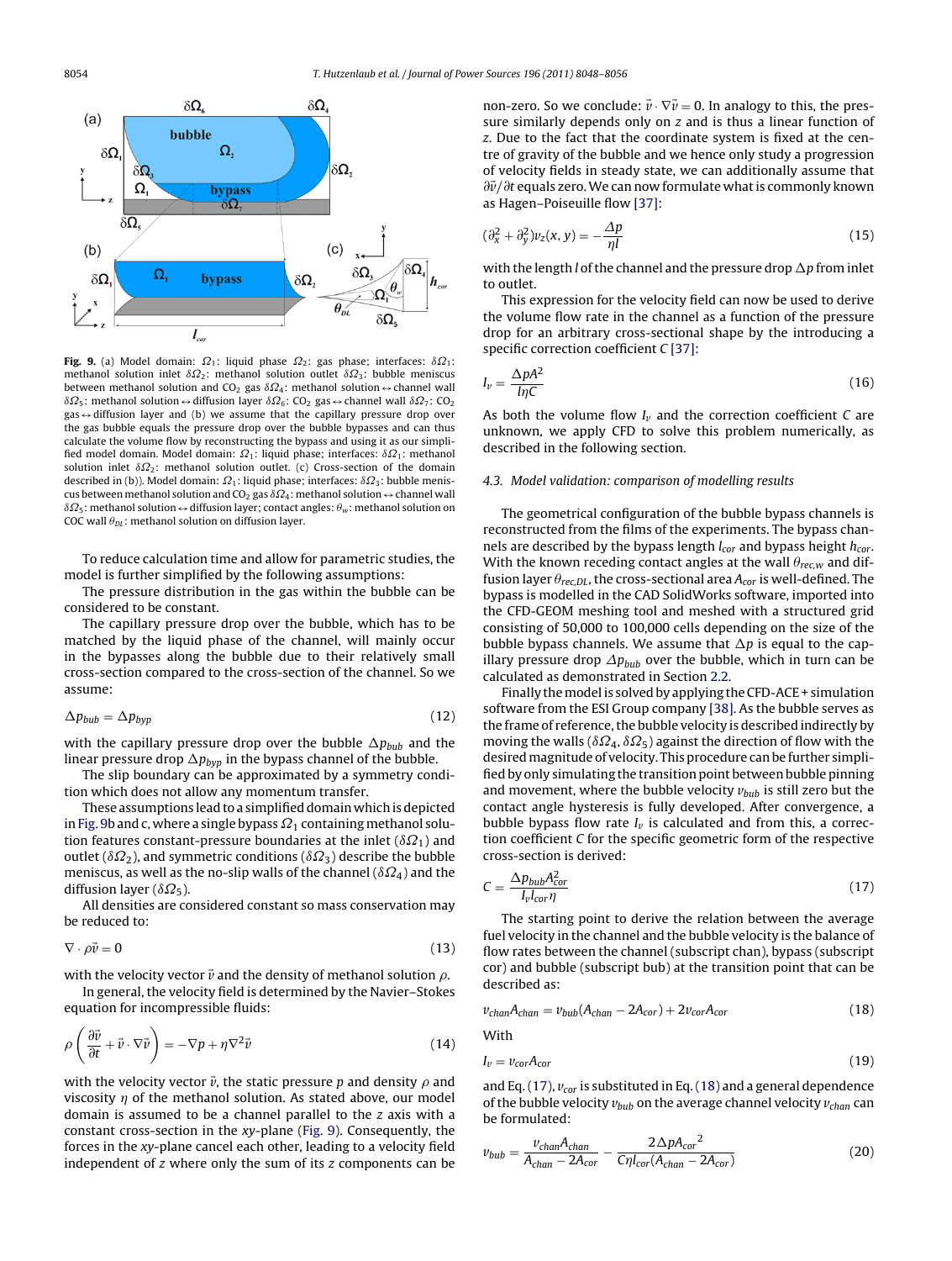

**Fig. 10.** Comparison of simulation and experiment: Bubble velocity versus average channel velocity for 3 bubble lengths in the COC channel coated with hydrophilic PDMAA-BP. Excellent agreement between simulation and experiment is achieved.

This approach is repeated to cover the range of bubble velocities and geometric dimensions observed in the experimental part of this work. Finally the results are compared to the experimental data of both coated (Fig. 10) and uncoated channel (Fig. 11).

Excellent agreement between simulation and experiment is achieved.

#### 4.4. Average fuel velocity bypassing the bubble

We reconsider the hypothesis formulated in Section [3.3,](#page-5-0) where high velocities of methanol solution in the bubble bypasses of the hydrophobic channel directly above the diffusion layer were predicted. We can now derive a formula to predict the fuel velocity in the bypass of a blocking bubble relative to the channel wall by replacing  $v_{bub}$  in Eq. [\(18\)](#page-6-0) with Eq. [\(20\):](#page-6-0)

$$
v_{cor} = \frac{\Delta p A_{cor}}{C \eta l_{cor}}
$$
 (21)

In conclusion, this means that the relative velocity of the fuel bypassing a blocking but non-pinning bubble is independent of both bubble and mean fuel velocity inside the channel, as soon as contact angle hysteresis and subsequently the pressure loss over the bubble is fully developed. Blocking bubbles in hydrophilic channels with a pressure loss of approximately zero will consequently cause a momentary standstill in fuel transport. Increasing the contact angle hysteresis will lead to higher fuel velocities in this critical zone directly above the diffusion layer.

By analysing the experimentally generated bubbles, we can on the one hand conclude that both viscosity  $\eta$ , due to negligible changes in temperature and substance concentration, and the geo-



**Fig. 11.** Comparison of simulation and experiment: Bubble velocity versus average channel velocity for 3 bubble lengths in the hydrophobic native COC channel. Excellent agreement between simulation and experiment is achieved.



**Fig. 12.** Simulation results: bubble velocity and average bubble bypass velocity versus average channel velocity for 3 bubble lengths in the hydrophobic native COC channel. Shorter bubbles induce considerably higher fuel velocities in their bypass channels.

metric correction coefficient C, due to lack of significant change in cross-section form, can be regarded as constant values for any given bubble length in our system. On the other hand, the ratio of the bypass cross-sectional area  $A_{cor}$  to the bypass length  $l_{cor}$  significantly decreases as the blocking bubble increases in length, and subsequently the fuel velocity  $v_{cor}$  bypassing the bubble decreases by the same ratio. In the native hydrophobic COC channel analysed in this work, the 2.4 mm long bubble induces a very high average velocity of 74 mm s−<sup>1</sup> of the fuel in the bypass channel. The velocity decreases as the blocking bubble becomes longer. The 3.2 mm bubble still offers an average velocity of the fuel of 30 mm s<sup>−1</sup> when the bubble is bypassed. Finally, at 5.4 mm bubble length, a fuel velocity of 9 mm s<sup> $-1$ </sup> can be achieved (Fig. 12).

## **5. Conclusion**

We visually investigated blocking  $CO<sub>2</sub>$  bubbles as they occur in the anode of a direct methanol fuel cell (DMFC). For the first time, we provide a side view of the two-phase flow in the channel by fabricating an optically transparent flow field made of cyclic olefin copolymer (COC).We introduce an in situ method to quantify clamping-induced flow channel intrusion of the diffusion layer by employing a Tesa-Visio 300 video measuring instrument. A maximum intrusion of 50  $\mu$ m in the middle of the channel is measured.

We compare blocking bubble behaviour in a native, hydrophobic COC channel to a channel coated with hydrophilic PDMAA-BP at average methanol solution velocities of up to 16.3 mm s<sup> $-1$ </sup>. We use the same hydrophilic diffusion layer in both cases. The bubble in the hydrophilic channel shows almost no pinning and thus travels at approximately the same mean velocity as the fuel. In contrast to this, a blocking bubble in the hydrophobic channel pins to the channel wall at low mean fuel velocities and requires considerable fuel velocities to reach its tear-off point, which depends on the bubble length. The critical fuel velocities were in the range of  $0.5$  mm s<sup>-1</sup> for the longest and 2 mm s<sup>-1</sup> for the shortest bubble studied in this work. The receding contact angle at the front and the advancing contact angle at the back of a blocking bubble induce a significant pressure gradient along the bubble. This gradient leads to a relative velocity between mean fuel velocity and blocking bubble which is approximately constant, even at fuel velocities inside a flow channel that do not allow any bubble pinning.

To improve the understanding of bubble dynamics, a CFD/analytical model is developed that describes fuel transport around  $CO<sub>2</sub>$  bubbles. The model is validated and excellent agreement with the experimentally measured bubble velocity is achieved. We use the model to quantify the average fuel velocity of methanol solution bypassing a blocking bubble. This amounts